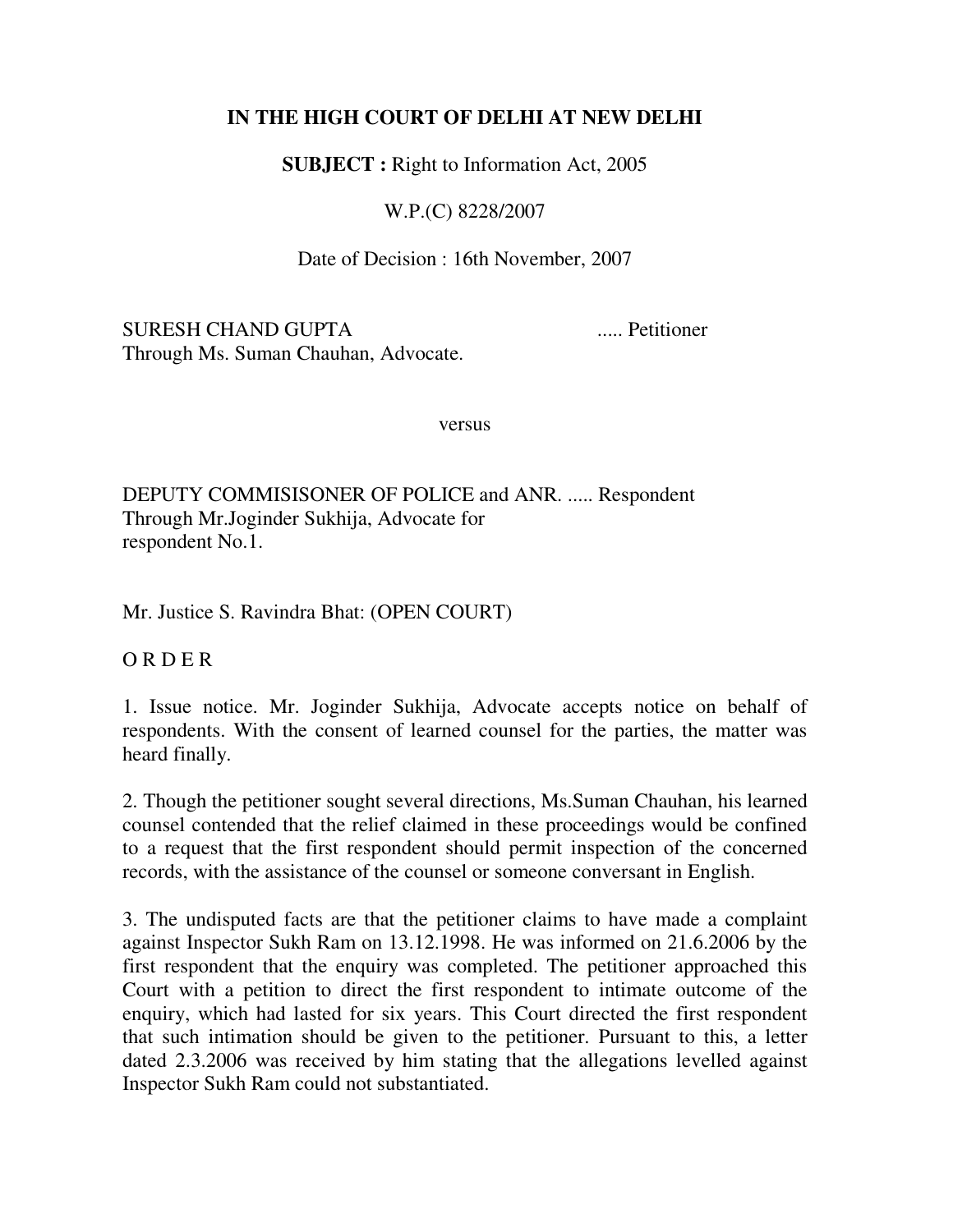4. The petitioner thereafter approached the Public Information Officer (PIO) under provisions of the Right to Information Act, 2005. The said authority by order dated 5.3.2007 partly granted the request and allowed inspection. The Petitioner, thereafter appears to have visited the office of the respondents and later addressed a letter on 26.3.2007 contending that he was not conversant in English, and could not properly inspect the records claiming to be aggrieved by the inaction of the respondent directions have been sought in these proceedings.

5. It was contended on behalf of the respondent that the petitioner was, in fact, permitted inspection, as a sequel to the order dated 5.3.2007. In case he was aggrieved, he ought to have appealed under Section 19 of this Act.

6. Learned counsel also endeavoured to contend that the present writ petition is not maintainable as the petitioner did not disclose certain relevant facts.

7. I have considered the materials on record. There is no dispute that the petitioner's request for inspection of the files was granted. In these circumstances, the contention that he ought to approach the appellate authority under Section 19, in my considered opinion is an untenable proposition. In fact, learned counsel advertence to Section 7, in my mind, strengthens the petitioner's claim to be provided the facility of assistance of counsel and someone conversant in English.

8. The object of the Act is to provide access to information in the custody of the executive agencies. Undoubtedly, the PIO was of the opinion that the records of which inspection have been sought, I were not of the kind which cannot be granted access to.

9. If the petitioner, for some reasons, felt inhibited due to his not being fluent in English, denial of appropriate assistance in fact would have resulted in withholding access to information. Surely, that is not the object of the Act or even the order. In these circumstances, the respondents should grant the petitioner's request. Accordingly, the respondent No.1 is directed to permit inspection of the concerned records by the petitioner, who can be accompanied by his counsel or an authorized representative.

10. In view of the above findings, the petitioner shall be present before the DCP(Vigilance) on 21st November, 2007 at 11.00 A.M. with his counsel or autorized representatives and permitted inspection of the concerned records. The petition is allowed in the above terms. No costs. Order Dasti.

 Sd/- S. RAVINDRA BHAT,J